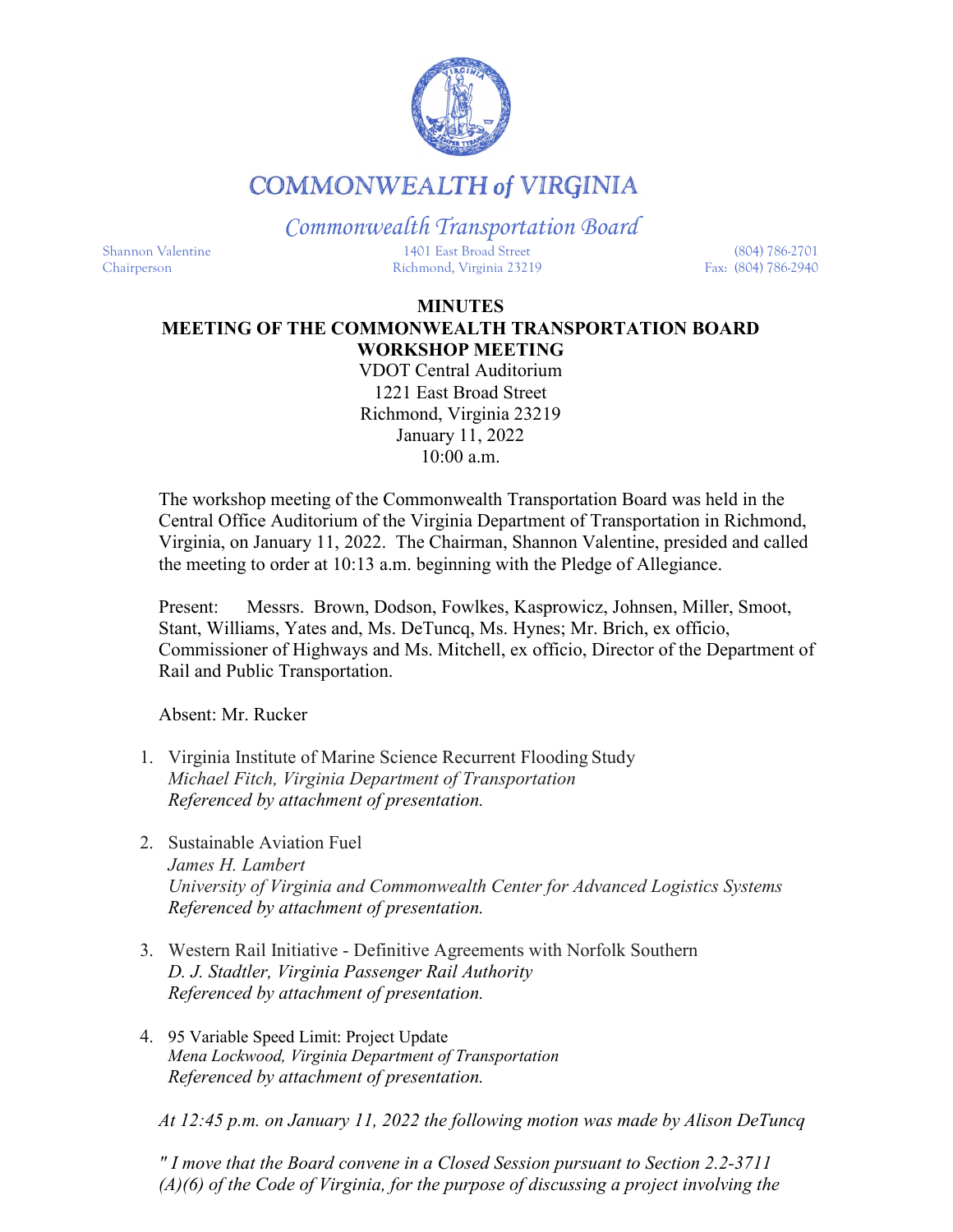Minutes Meeting of the Commonwealth Transportation Board Workshop Session January 11, 2022 Page 2

> *investment of public funds where bargaining is involved and where the financial interest of the Commonwealth would be adversely affected if the discussion were made public at this time, Additionally, I move that VDOT and VPRA staff and attorneys attend the Closed Session because their presence is deemed necessary and will aid the Board in its consideration of this matter."*

> The motion was seconded by Ms. Hynes, a vote was taken with all present voting aye, the motion passed. The Workshop Session suspended at 12:45 p.m. on January 11, 2022 and went into Closed Session with a note that the suspended January 11, 2022 Workshop session would reconvene at approximately 2:00 p.m. on January 11, 2022.

> The Chair reconvened the Workshop meeting at 2:05 p.m. on January 11, 2022. Upon reconvening the meeting the Chair read the following statement *"We are now going to take a roll call vote, and I ask that each member indicate their agreement with the following: To the best of my knowledge, during the Closed Meeting, the only matters heard, discussed or considered were those matters lawfully exempted from open meeting requirements under the Virginia Freedom of Information Act, and only those public business matters as were identified in the motion by which the Closed Meeting was convened"*

*The roll was called with each member present agreeing with the statement*

- 5. Strategic Highway Safety Plan 2022-2026 *Mark Cole, Virginia Department of Transportation Referenced by attachment of presentation.*
- 6. JLARC Review of Transportation Infrastructure and Funding *Nick Donohue, Deputy Secretary of Transportation Referenced by attachment of* presentation.
- 7. Multiuse Trails Policy *David Jackson, Cambridge Systematics Referenced by attachment of presentation*.

*The Chair suspended the meeting at 3:15 p.m. on January 11, 2022 to provide the Board members with a short break, indicating that the meeting would resume at 3:30 p.m. on January 11, 2022.*

*The Chair called the suspended meeting to order at 3:32 p.m. on January 11, 2022*  indicating that the presentations would be taken out of order with the Budget *presentation presented next.*

*The Chair suspended the meeting at 5:03 p.m. on January 11, 2022 indicating that the remaining agenda items would be presented at 9:00 on January 12, 2022.*

*The chair called the suspended meeting to order at 9:02 a.m. on January 12, 2022,*